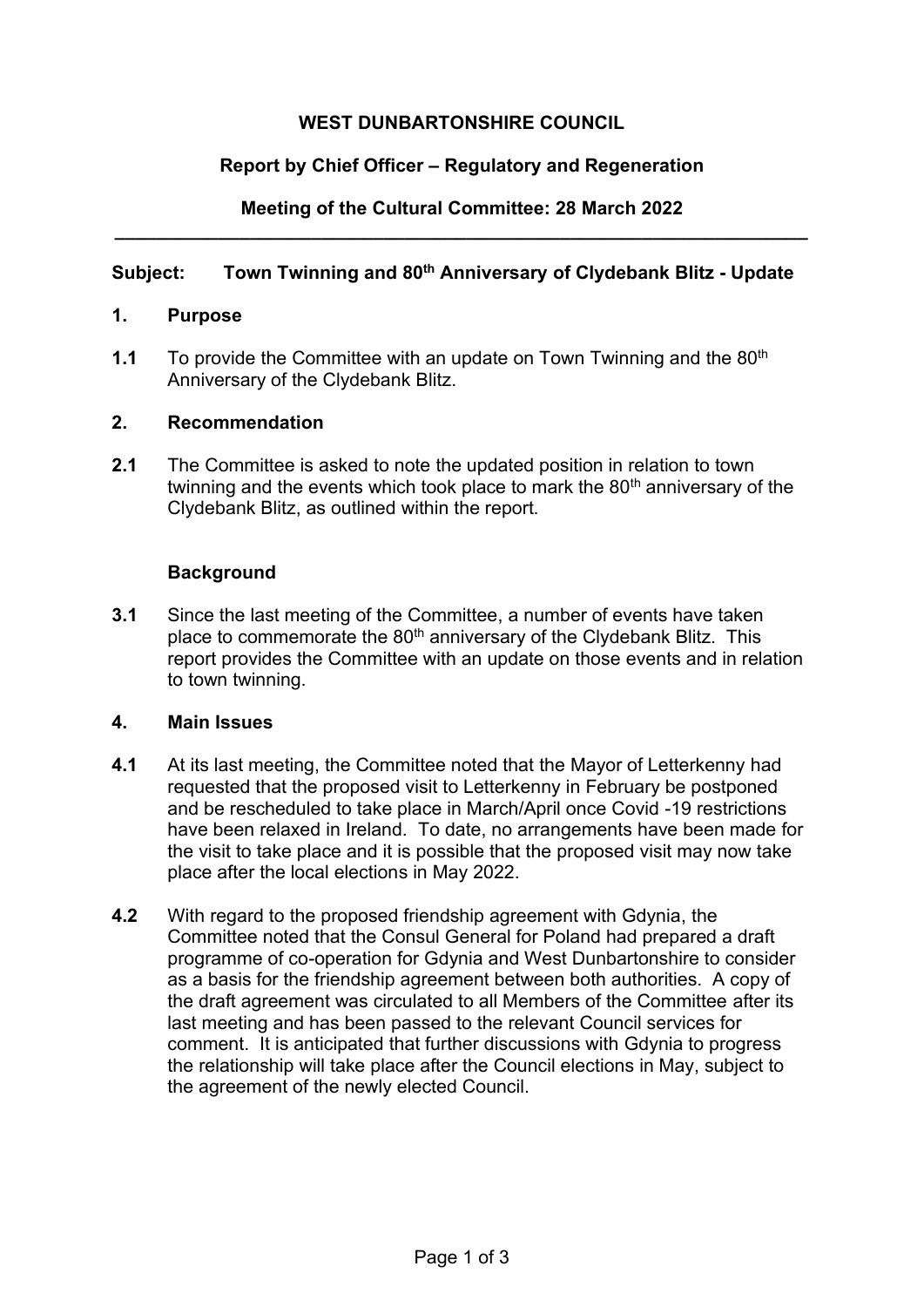- **4.3** The plaque to commemorate the lives lost as a result of the enemy bombing of Dumbarton during World War II was unveiled by Depute Provost Karen Conaghan in the grounds of the Municipal Buildings on Friday 11<sup>th</sup> March 2022.
- **4.4** The Tom McKendrick exhibition on the Clydebank Blitz was opened in the Clydebank Town Hall on Friday 11th March 2022 as planned and copies of Mr McKendrick's book on the Clydebank Blitz have now been received and will be distributed to all secondary schools and main libraries in due course.
- **4.5** As agreed by the Committee at its last meeting, the medals which were commissioned to commemorate the 80<sup>th</sup> anniversary of the Clydebank Blitz have been hand delivered to senior representatives of Police Scotland, Scottish Fire and Rescue Service, The Royal College of Nursing, The Royal College of Physicians, The British Red Cross and the Scottish Ambulance Service along with a letter from Provost Hendrie. The remaining medal was delivered by courier to the Royal Voluntary Service.
- **4.6** Work is underway to complete the commemorative photograph album containing images taken at the commemorative concert in November 2021 and other events held this year to commemorate the Clydebank Blitz. It is hoped that the album will be completed by 31 March 2022 and will be made available for the public to see in the Room of Remembrance.

## **5. People Implications**

**5.1** There are no people implications arising from the content of this report.

#### **6. Financial and Procurement Implications**

- **6.1** At its meeting in March 2021, the Committee agreed that the remaining balance of funds within the Cultural budget for 2020/21, £13,074 be earmarked for any further expenditure in relation to the Clydebank Blitz i.e. RSNO concerts, CDs, books, etc.
- **6.2** It is estimated that approximately £2,260 of expenditure has still to be incurred/paid in relation to the blitz commemorations and town twinning commitments (production of photo album, the Dumbarton Memorial and if feasible, the Letterkenny trip) which will mean that the balance of unallocated funds for 2021/22 is now estimated to be approximately £22,755. This includes the final instalment of grant from Creative Scotland in the sum of £2500 which has still to be paid to the Council. This sum has now been requested to be paid in full.

# **7. Risk Analysis**

**7.1** There are no risks arising from the recommendations of this report.